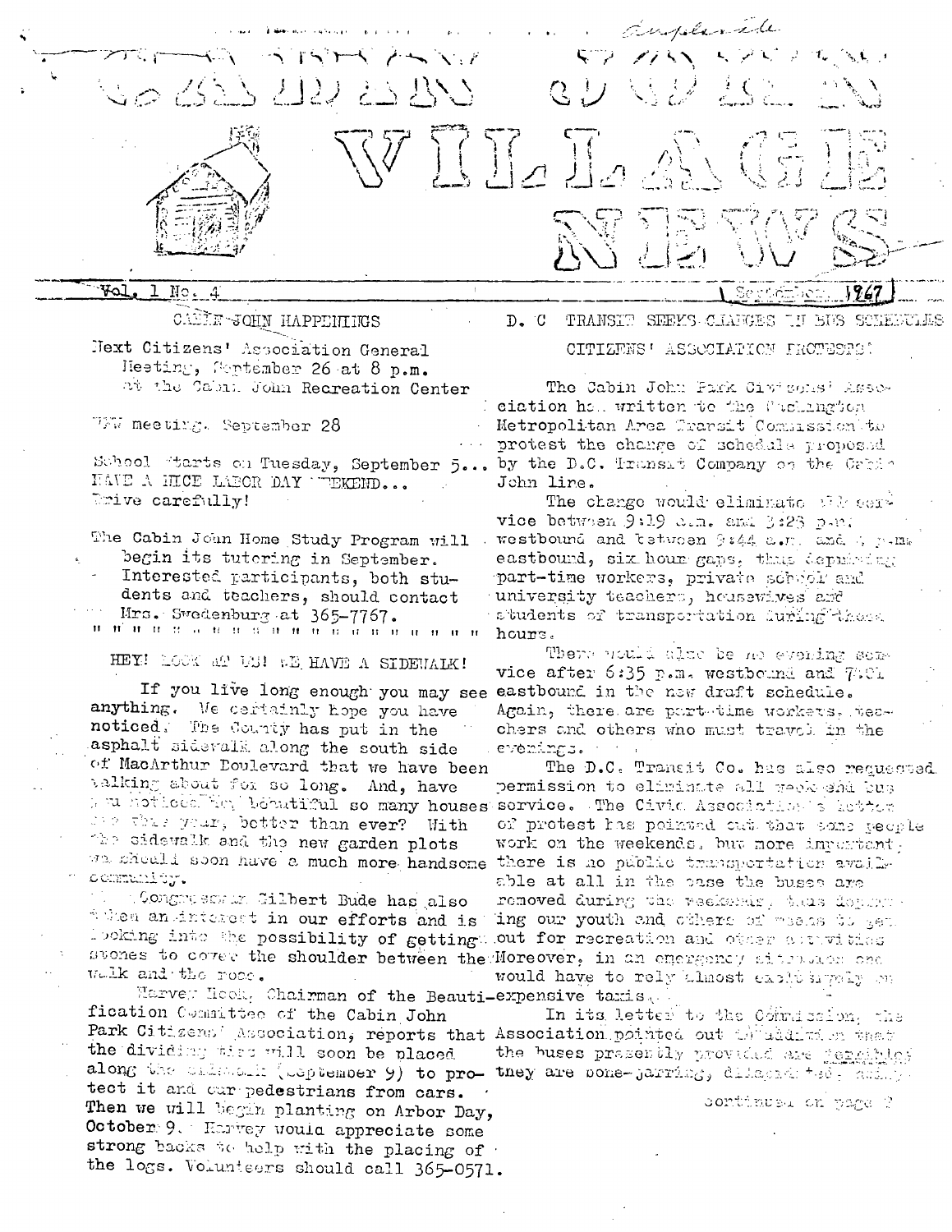slow, often dirty and shabby-inside-and out. Bus connections at Sibley Hospital are so bad that one must more often than not wait 20 to 30 minutes. There are no benches or shelters at the bus stops and the bus route normally ends at the Good and Quick, thus depriving almost half of the citizens of Cabin John of any transportation at all. All these exist when Cabin John is growing, with two new developments planned right now that will need more public transportation, not less.

The Transit Company clains that it is losing money on the MacArthur Boulevard route. It was pointed out to them that they could, if they wanted to, make the route profitable by extending the service in Cabin John to Persimmon Tree Road, posting attractive bus stop signs with up-to-date schedules, constructing a multiciently large shelter at Sibley Hospital so that passengers are not exposed to wind, snow, rain or to the blazing sun, and by tightening the schedules so that waits for transfers will be shorter.

Moreover, we co not accept the old  $\sim$ D.C. Transit Co. argument that there are no vehicles which can take MacArthur Boulevard at 25 miles per hour and meet Army wight regulations. Why can't we have attractive, clean, efficient, strongly constructed mini-buses? They would cost less to operate and would certainly be filled with grateful passengers. In other words, Cabin John does not need less, but more and better bus corrice.

There will be a public hetring at. 10 a.m. on September 7 at the Commission Hendquarters when we can express ourselves on this issue. Anyone interested in attending should contact Mr. Charles C. Moore at 365-1481. If you can, please write to the Washington Metropolitan Area Transit Commission at 1815 N. Ft. Meyer Drive, Room 910, Arlington, Va., and let them know how you feel about this matter.

## UE HOTE YOU HISSI .. . . .

 $\mu$ -took a-vacation this summer too. but now we are back and raring to go. We hope you will let us in on all of. your news so that it is sure to be printed. This is our community newspaper ----it is to serve all of us---and we hope you feel that way too.

We are badly in need of people to report and write, especially for our CABIN JOHN HAPPENINGS column. Also, we should like volunteers to help deliver the newsletter when it does come out and to help with the mailing.

last, but not least, we need a mimeograph machine on a regular basis. We have imposed upon the local schools and churches in the past, but would be in a much better situation if we had a machine of our own or someone who would run our mewspaper off on their business. machine on a regular basis.

If you can help us, please call our editor, Mrs. Toth, at 469-8586.

/////////////

GLEN ECHO BARBER SHOP Glen Echo Shapping Center above Drug Store Barbers for men and Momen  $$2$  for adults,  $$1.50$  for children under 12, Mon.-Fri. Hours:  $8:30 - 6:30$ Tel.  $657 - 9633$ 

## IN MEMORIAM

On Monday, August 14, Don Iglehart of 7629 Cabin Road, died of a heart attack in his home. Mr. Iglehart was a very active member of this community and recently served oh the Fire Board, with the Citizens' Association and on the local library board. He was the author of "Don's Doodlings", a major contribution to our fledgling newspaper. He is survived by his wife, Frances, and his son, John, of Largo, Florida. 

HATS OFF TO HR. INKROTE of Cabin John Gardens for such a nice sign at the entrance to the gardens.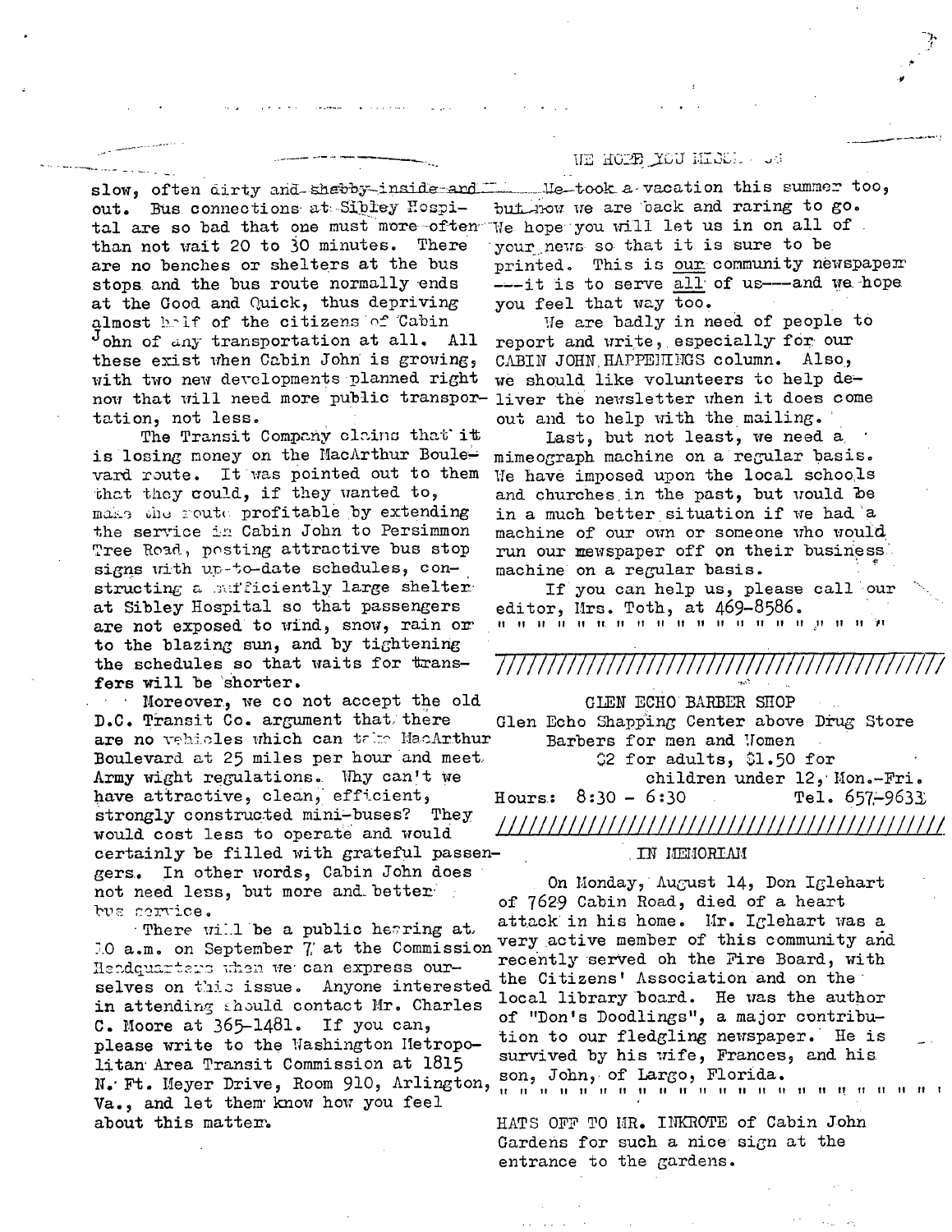Wound Educions-on-Saturday- troust MA SAFT- Co. or TV, Consol. my min to state; ammired new paster of the Methodist Church and his family were 652-3549 rulely "welcomed" to Cabin John by a band of unruly teenagers. The youths had been attending a local party where, it is said, alcohol was allowed. One boy, trying to escape a beating by a  $\mathcal{C}^{\frac{1}{2}}$ ിന്ന് പെപ്പിന് പെപ്പിന്റെ പ്ര home of Rev. Haarup. The gang forcibly entered the house after following the ber there and knocked hev. Haarup cut.  $\sim$  with the strength of their entry. The boys quickly disappeared with the arrival of the police and none were depained or arrested.

ta ann an

Funtunatoly, more harm was not.

Mostephert IS THES AFY WAY FOR US AND WELCOME ANY WENCOMER TO CARIN JOHN? Me isse the parents of these teenagers Thus spane 82 mhat happened and will not provide their children the opportunities brown wood, two full length minrong this kind in the similar outbreak of this kind in the future.

ि विधि के संसद मोहमों से संसद में साथ साथ में मुक़ाम मुक़े से संसद

771171121111111111111111 DOROTHY HELEN'S BEAUTY SALON . 7687 Moodmthere Blad. ) Gatin Kıbış We<sup>l</sup>înk  $\sim$  Phone:  $\sim$  EH 5-0361.

FIRE TAKES LIFE OF LOCAL HAN

The community was shocked by the terrible fire which killed Mr. Floyd Erant on Sunday, August 27. and desterman his home at 7915 Moodrow Place. I was was an active member of this la sumers helonged to the loool VM post. Al is currived by his wite, Marjorie, the children, Floyd Witliam, Jr., Geristina Hap, Faud, Steven. George Ween and Donna Lee. the constant of the constant of the constant of the constant of the constant of the constant of the constant of the constant of the constant of the constant of the constant of the constant of the constant of the constant o

O.R LEXT ISSUE will come out the first user of Octobert The deadline for news itans in October O. Please send your Mode to the Cabin John Willage News, Carling, C. Coth, 6611 80th Flaos,

Composition rary style, UMP, Motorola, CyDO, phose

不然

FOOM FOR RENT: Private entrance, TV, Refrig., \$12.50/week, 365-3062

FOR SALE: 9x9 umbrella tent, center pole, paraffin waterproof, expellent condition, \$19.00, C.T. Patch, 6512 81st St., stop by on weekends or call. 365-8542 after 7 p.m.

MILLLTTS Swedish Massage, cxcellent Cherapeutist, 277-8202

FOR SALE: Bicycle, boys standard, 6 months old, excellent condition, 459-8586

WANTED: Part time day-time babysitters. call 469-8586

FOR SALE: Custom-made wardrobe (dismountable),  $(1\pi 6 \pi 2 / 2 + \text{deco}, \text{dark})$ inside doors, 048. Call Herdsck, 565-7365 मा भावा में सा में में भी भी भी भी भी साथ पर सहसा में अन्में भी भी भी भी  $\pm 1.1\pm 1.$ THE CABIN JOHN VILLAGE HENS will give.

free listings to all private home cuners who are renting and/or selling their. property.

in na isaan usu na manaan in manaan maraan n  $\Delta\Delta$ WANI ADS WILL DE PUELISKED. There is a charge of 25 cents per ad per two typewritten lines. Call 269-8586.

के से के विजय से बाद को साबादी है और बात से बाद के बीटें पर बाद COMMERCIAL AD rates are 02.00 per month or \$5.00 for three months per ane ingha म से में अन्म भी अन्य से हम अन्य के बारे का में में मुक्त अन्य The CAPIN JOUN VILLAGE NEWS, Vol. 1, Wo. 4 is the ment by newsletter of the Catin Jöln Park Citlsens: Association.

Chairman of the Enromation Committee: Mr. Don Herdeck

Editor: Hem. Craned Toth Hembers of the compitees: Mrs. Harvin Schneel: Mrs. Hrving Leoun Mrg. Don Herdsolf Mr. Hattve y Hook Mrs. Hook Mr. Korris Fridin Urs. Robert Beans ni silanini kelova Mrs. Nelson